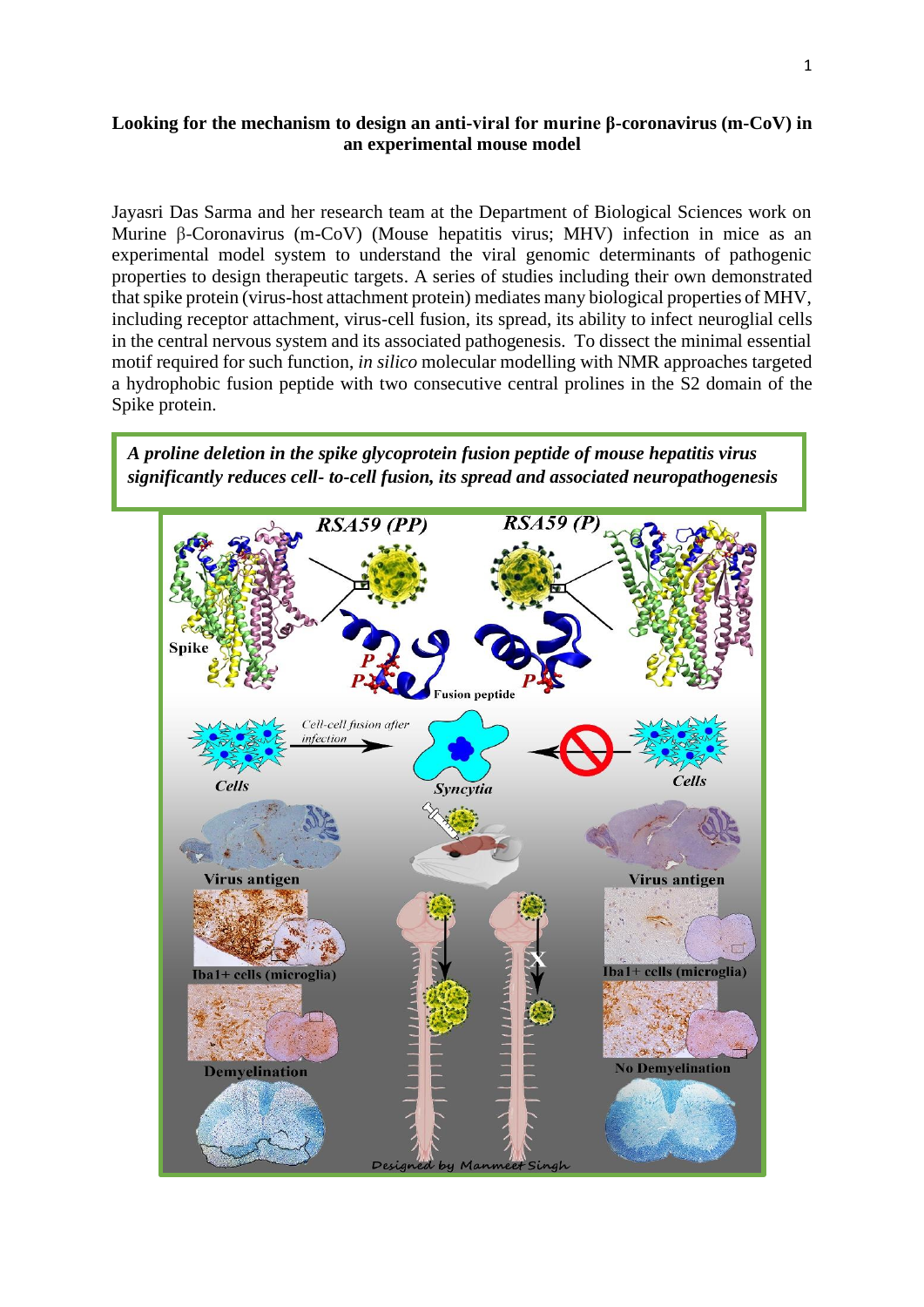Two consecutive central prolines in the fusion peptide of m-CoV play a major role in determining the kinetics of the fusion process and consequent neuropathogenesis. Two consecutive central proline residues also provide rigidity due to its absence of dihedral fluctuation and regulate its cell-to-cell fusion. By deleting one proline by using reverse genetics and targeted recombination system they have shown that deletion of one of such two consecutive proline in the recombinant strain of m-CoV significantly reduces cell-to-cell fusion, and consecutive viral antigen spread form site of the inoculation (brain) to the spinal cord and its associated neuroinflammatory demyelination (*Manmeet Singh#, Abhinoy Kishore#, Dibyajyoti Maity, Punnepalli Sunanda, Bankala Krishnarjuna, SreeparnaVappala, Srinivasarao Raghothama, Lawrence C. Kenyon, Debnath Pal<sup>\*</sup>, and Jayasri Das Sarma<sup>\*</sup> "Journal of Biological Chemistry, May 2019, doi: 10.1074/jbc.RA118.004418*).

Moreover, deletion of one proline significantly reduces retrograde axonal transport from brain to the retina of the eye via optic nerve and retinal ganglionic cell degeneration *(Saurav Saswat Rout, Manmeet Singh, Kenneth S Shindler, Jayasri Das Sarma, Journal of Biological Chemistry, April 2020, doi: 10.1074/jbc.RA119.011918).*

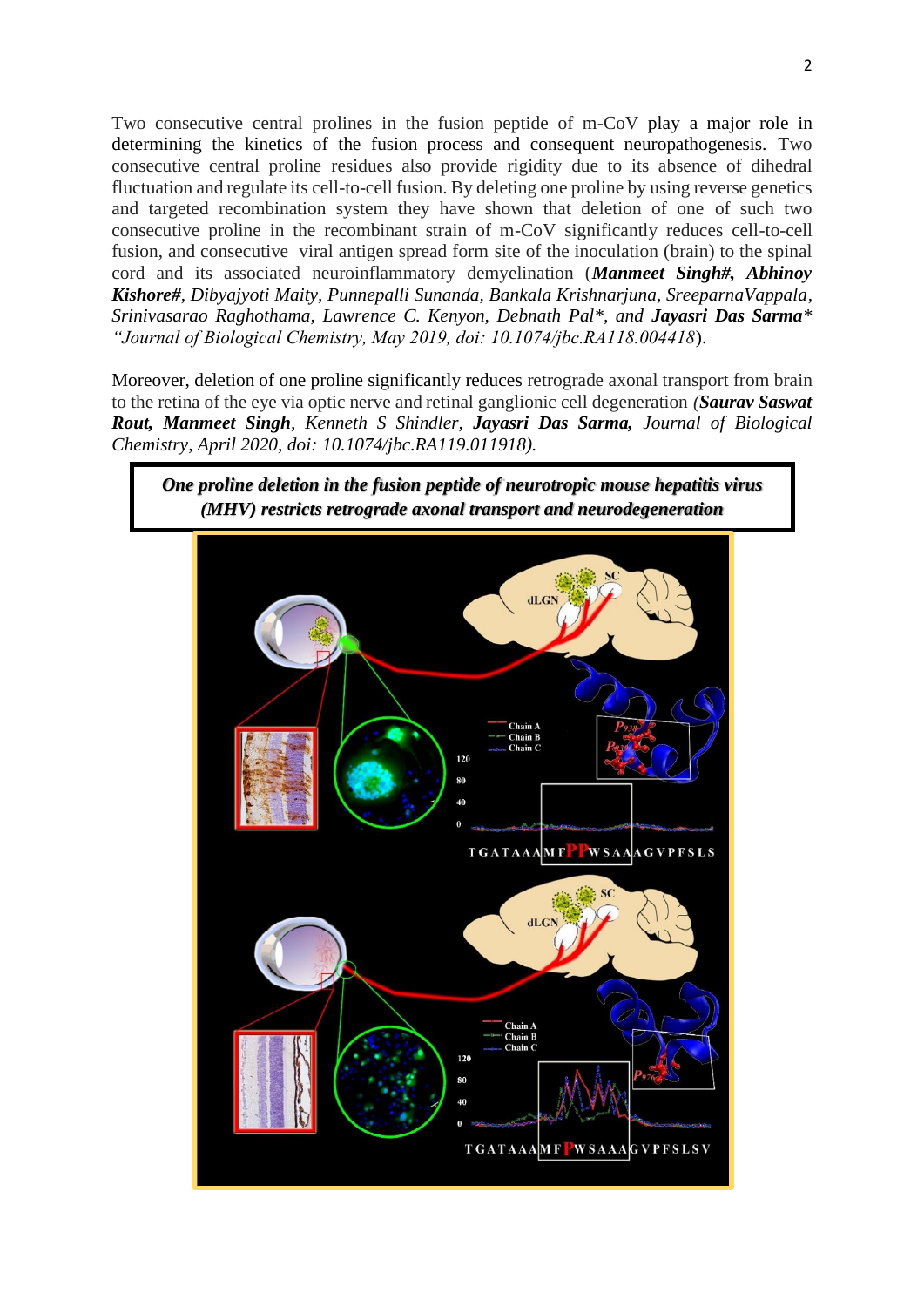In collaboration with Dr. Debnath Pal, Professor, [Department of Computational and Data](http://www.cds.iisc.ac.in/)  [Sciences](http://www.cds.iisc.ac.in/), [Indian Institute of Science](http://www.iisc.ernet.in/) proline-induced rigidity in the m-CoV FP has been reported. The dihedral fluctuation of the FP segment was suppressed whenever two consecutive prolines (PP) were present, in contrast to the presence of a single proline (P) in the chain. Dihedral fluctuation is defined as the standard deviation of the distribution of absolute difference from mean for a dihedral angle in the trajectory.

Together, by combining *in silico* molecular modelling, biophysical NMR data and *in vitro* and *in vivo* comparative studies between the two-proline containing RSA59 (PP) strain and a one proline deleted mutant RSA59, it is evident that proline, a single amino acid, serves as an important entity for in the FP of m-CoV. Two consecutive proline residues are required for neuronal transport from brain to the spinal cord from grey matter to the white matter to induce demyelination, efficient retrograde axonal transport. Altering the rigidity of the FP may play an important role in cell-to cell fusion and viral spread.

As m-CoV fusogenicity is one of the efficient mechanisms of virus spread form cell-to-cell and to evade immune system and establishing persistent infection causing tissue damage, so searches are going on to find out a potential target to control the cell-to-cell fusion.